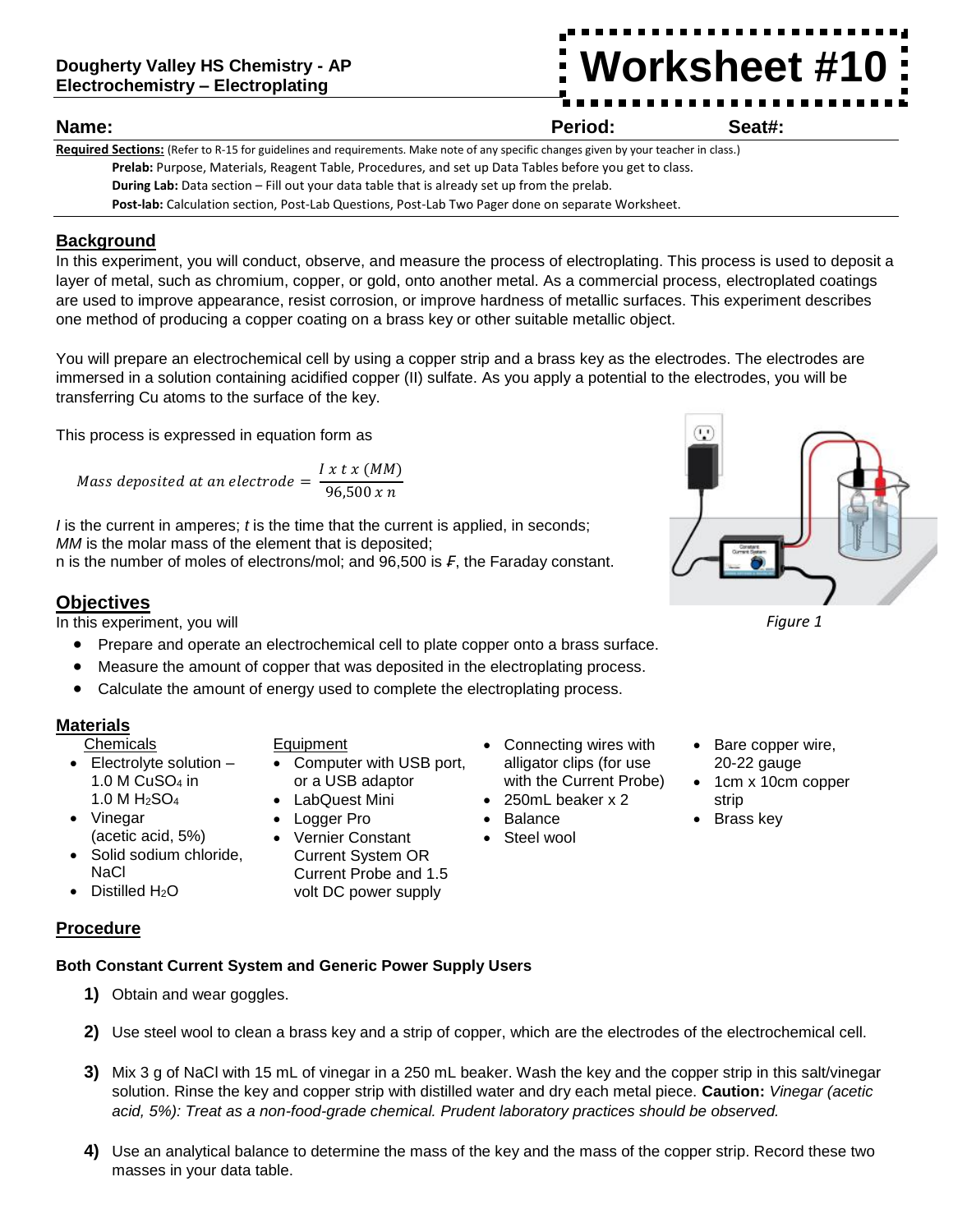- **5)** Fill a 250 mL beaker about 3/4 full with the electrolyte solution. Use an Electrode Support to suspend the pH Sensor on the Stir Station, as shown in Figure 1. Position the pH Sensor so that its tip is immersed in the HCl solution but is not struck by the stirring bar. Gently stir the beaker of acid solution.
- **6)** Attach a 7 cm length of bare copper wire to the brass key to act as a handle, so that it is easier to completely immerse the key in the electrolyte solution.

#### **Constant Current System Users Only (Others proceed to the Generic Power Supply Section)**

- **7)** Gently turn the dial of the Constant Current System counterclockwise to confirm that it is in the minimum current position. Clip the wire handle on the key and the copper strip to the proper leads (See Figure 1). Important: You will not place the electrodes in the cell until Step 10.
- **8)** Plug the Constant Current System into a powered electrical outlet. Connect the sensor cable to Channel 1 of the Vernier computer interface. Connect the interface to your computer with the proper cable.
- **9)** Start the Logger Pro program on your computer. The default mode of data collection is suitable for this experiment.

#### **Generic Power Supply Users**

**7)** Obtain a DC power supply and a Vernier Current Probe. Use connecting wires, with alligator clips, to connect the DC power supply, Current Probe, and the electrodes (See Figure 2). Important: You will not place the electrodes in the cell until Step 10.



*Figure 2* 

- **8)** Connect the Current Probe to Channel 1 of the Vernier computer interface. Connect the interface to your computer with the proper cable.
- **9)** Start Logger Pro on your computer. Open file "21 Electroplating" from the *Advanced Chemistry w Vernier* folder.

#### **Both Constant Current System and Generic Power Supply Users**

- **10)** Place the key and the copper strip into the electrolyte solution in the beaker. Make sure that the key is completely immersed in the solution, and keep the two electrodes as far apart as possible.
- **11)** Click Collect to begin the data collection. Allow 5–6 data points to be collected to establish a baseline. Adjust the current to the 0.2–0.3 A range. Observe the electrolysis. Note the slow deposition of copper on the surface of the key. Data collection will run for 30 minutes.
- **12)** After data collection has run for ~28 minutes, turn off power supply. Allow data collection to run to completion. After data collection stops, carefully remove the copper strip and the key from the electrolyte solution. Rinse the two metals with distilled water. Gently dry the copper strip and key so as not to remove copper.
- **13)** Measure and record the mass of the dry copper strip and key.
- **14)** Discard the electrolyte solution and take care of the electrochemical cell as directed.